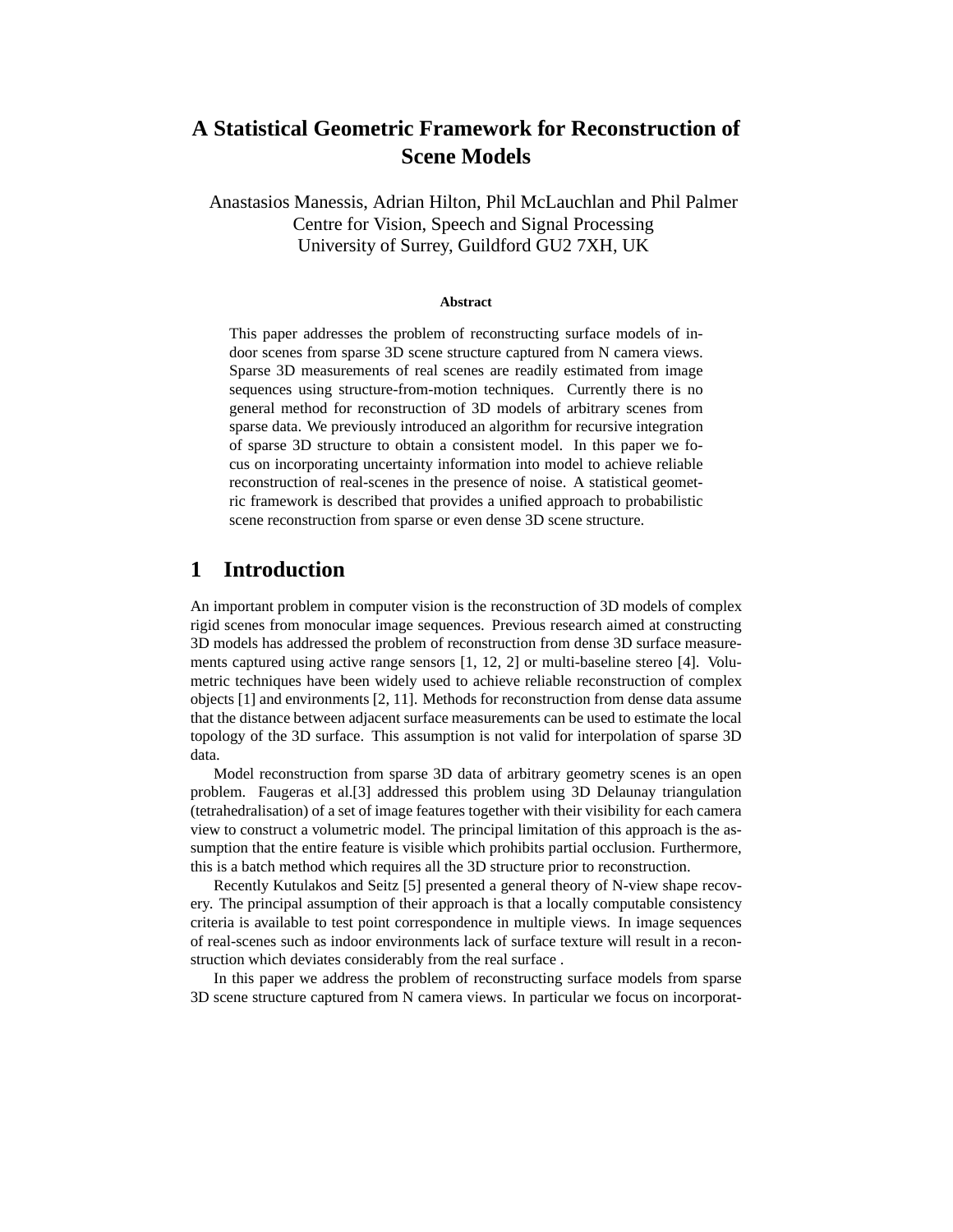ing uncertainty into the reconstruction. A geometric theory that provably converges to a correct reconstruction of the real surfaces in the 3D scene as the number of processed views increases has recently been presented [6]. In this paper we extend this approach by introducing an algorithm that explicitly considers the errors inherent to a real vision system. The algorithm presented provides a unified approach to scene reconstruction from any available sparse or even dense 3D scene structure.

## **2 Real Scene Reconstruction**

The goal of our work is to develop an automatic system for scene reconstruction from image sequences. In this section we present the algorithm developed for scene reconstruction from a sequence of images.

Images are captured using a camera mounted on an autonomous mobile robot platform. This system captures a sequence of images of an indoor scene with approximately known camera positions. A recursive structure-from-motion (SFM) algorithm [9] is applied to estimate the 3D location and uncertainty for the sparse scene features together with the camera position and orientation. A sparse feature based SFM algorithm has been used for computational efficiency of reconstruction for long image sequences. Point and line features are used in this work although the approach also extends to higher order features. The SFM algorithm incorporates constraints between features such as coplanarity and surface perpendicularity to increase reconstruction accuracy if information on feature groupings is available. Further details of this system are provide in [10].

### **2.1 Algorithm Overview**

From each frame that SFM processes, a set of sparse 3D features  $F = \{f_i\}_{i=0}^{N}$  is computed. Each of these features  $f_i$  which is visible in the  $j<sup>th</sup>$  view taken at position  $\vec{v}_i$ defines a visibility constraint  $c_{ij}$  as follows:

**Definition 1 (Visibility Constraint :) The space between the view position**  $\vec{v}_j$  **and** the scene feature  $f_i$  is not occupied by an (opaque) object.

The real 3D scene viewed in frame  $j$  can be approximated by a set of planar triangular surface primitives  $M = \{t_i\}_{i=1}^{N_{ts}}$  which span the space between the features. We can then define a consistent model as a set of triangles such that none of its triangles intersect any of the visibility constraints in  $C = \{c_i\}_{i=0}^{N_c}$ . For a single view a consistent model can be constructed by a constrained triangulation in a plane orthogonal to the view direction as the order of feature projections in the plane is preserved with respect to their relative ordering in 3D space.

In general however, for multiple views of a 3D scene there is no single 2D plane to which the scene features can be injectively projected without reordering of the features . The algorithm developed is thus based on recursive integration of the set of feature data  $F_i$ , and feature visibility constraints  $C_i$ , for each new camera view. The algorithm can be summarised by the following steps:

- 1. Build an initial model  $M_0$  by using constraint triangulation on the set of features  $F_0$  reconstructed from the first view.
- 2. For each new view  $i, i > 0$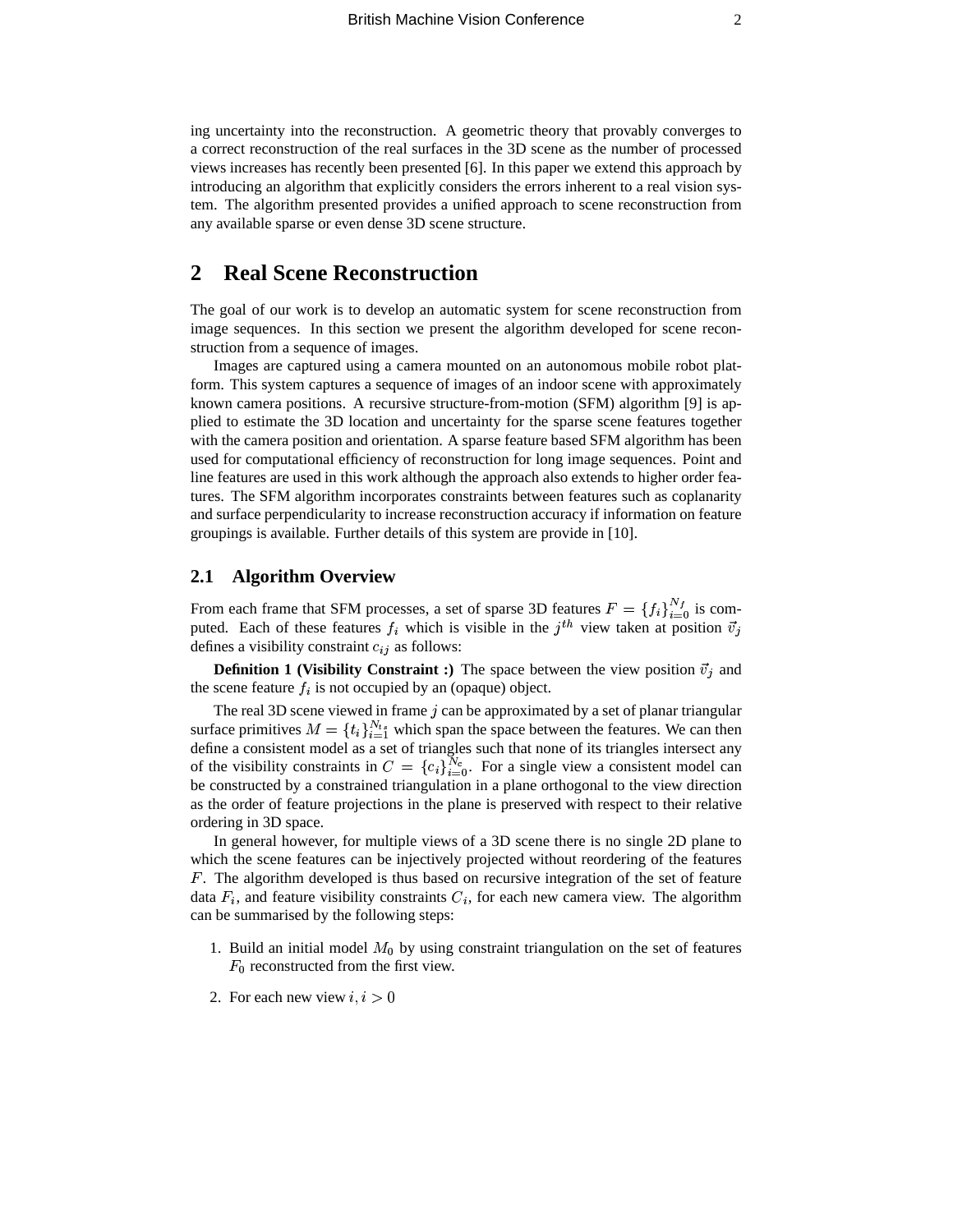- (a) Update the 3D position of features in  $M_{i-1}$  for which a new measurement has been computed resulting in  $M_i'$ .
- (b) Build a consistent model for the  $i^{th}$  view  $M''_i$ , by constrained triangulation of the visible features  $F_i$ , in a plane orthogonal to the view direction.
- (c) Integrate non-redundant triangles from  $M_i''$  into  $M_i'$  yielding to  $M_i$ .
- (d) Eliminate triangles in  $M_i$  that violate the viewpoints visibility constraints  $C_i$

For a closed scene with a finite set of features we have shown [6] that this algorithm will converge to a reconstruction of the real scene surfaces as the number of views increases. An underlying assumption in this algorithm however is that no significant noise should exist in the 3D data. However, in our system noise may be caused by several sources, including camera calibration, robot odometry, feature extraction, matching and 3D reconstruction. It is thus essential to use estimates of the uncertainty for our 3D measurements in order to produce a reliable system.

## **3 Reconstruction with Uncertainty**

This section presents a probabilistic framework that utilises uncertainty on our geometric features to make our system more robust. In particular we focus on the update (2a) and visibility (2d) processes of our algorithm, as described in the previous section, that appear as the most sensitive to noisy measurements.

First we describe the underlying geometric probability assumptions and we give an uncertainty representation for both 3D points and lines. Based on this foundation we subsequently extend the update and the visibility processes to explicitly consider noise in the measurement estimates.

### **3.1 Geometric Uncertainty**

An estimated geometric object can be considered as a random variable described by a vector **p** which consists of the variables that we have chosen to parameterise it. Thus we can define its probability density function (pdf) f(**p**) as the probability of the specific object **p** in the corresponding parameter space. In this sense geometric uncertainty can be treated using classic probability theory.

In practice we do not have an explicit pdf because we are not able to model all the sources of errors. However, a reasonable assumption is that the pdf is Gaussian. This assumption can be justified if noise is caused by a large number of independent sources from the central limit theory. There is also a practical justification for choosing the Gaussian distribution such that it can be fully specified by the first and second order statistics which are the only information that we want to propagate through the system.

This characteristic is very useful because the transformation of a pdf reduces to that of transforming its mean and covariance as any linear transformation of a Gaussian random vector is Gaussian as well [14]. In particular, if **p** is a Gaussian random vector with mean  $\overline{p}$  and covariance matrix  $P_p$  and assume a transformation  $\overline{x}$ =Ap+b of p then x will be a Gaussian vector with

$$
\overline{\mathbf{x}} = \mathbf{A}\overline{\mathbf{p}} + \mathbf{b}
$$
  

$$
\mathbf{P}_{\mathbf{x}} = \mathbf{A}\mathbf{P}_{\mathbf{p}}\mathbf{A}^{\mathbf{T}}
$$
 (1)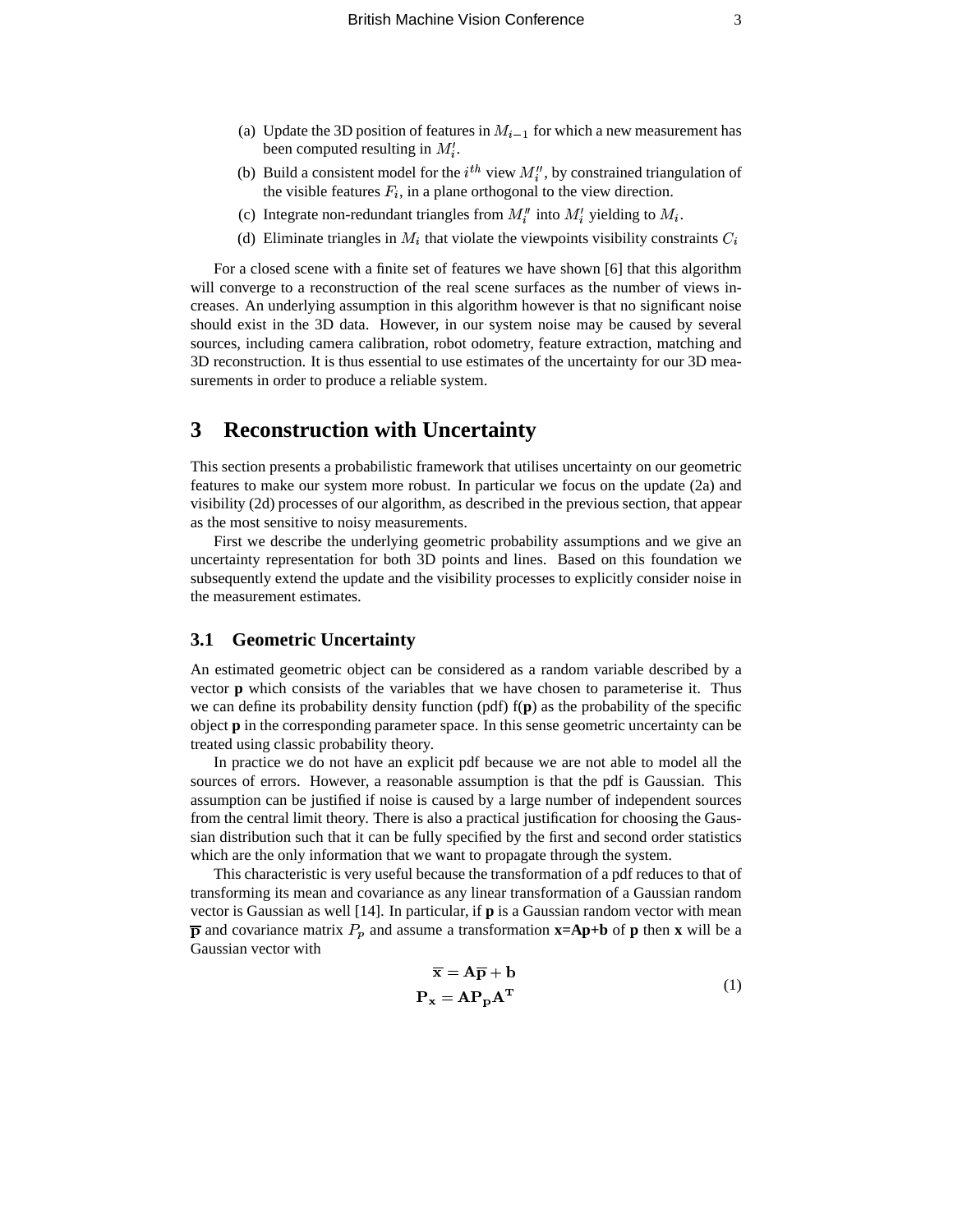A property of geometric uncertainty is that a physical representation can be given to random variables. For a 3D point its covariance can be visually described with an to random variables. For a 3D point its covariance can be visually described with an ellipsoid. Assume a point **x** with covariance matrix  $P_x$  and mean  $\overline{x}$ . Then it can be shown [15] that  $(x - \overline{x})^T P_x^{-1} (x - \overline{x}) = k^2$  is an ellipsoid centred at  $\overline{x}$  that bounds the volume inside which we expect  $x$  to lie with a probability specified by k.

In our system a 3D line is defined by its endpoints  $x_1$ ,  $x_2$  comb Solution inside which we expect x to the with a probability specified by k.<br>In our system a 3D line is defined by its endpoints  $x_1$ ,  $x_2$  combined to a vector In our system a 5D line is defined by its endpoints  $x_1$ ,  $x_2$  combined to a vector  $=(x_1x_2)^T$ . However we are using a minimal representation with 4 degrees of freedom [8]. This results in a 3x3 covariance matrix (for each point) with the null space along the line direction. The uncertainty over each endpoint can be represented with a 2D ellipse in the plane perpendicular to the line orientation.

Having this representation we want to get an estimate of uncertainty for each point **p** along the line segment **x**. To achieve this we can use a linear interpolation scheme. We can then represent **p** as

$$
\mathbf{p} = \mathbf{x_1} + \lambda(\mathbf{x_2} - \mathbf{x_1}) \tag{2}
$$

If we think of equation (2) as a linear transformation of **x** in the form  $\mathbf{p} = \mathbf{A}(\mathbf{x})$  where  $\mathcal{L}(\mathcal{L})$  and  $\mathcal{L}(\mathcal{L})$ 

$$
A = \begin{bmatrix} 1 - \lambda & 0 & 0 & \lambda & 0 & 0 \\ 0 & 1 - \lambda & 0 & 0 & \lambda & 0 \\ 0 & 0 & 1 - \lambda & 0 & 0 & \lambda \end{bmatrix} = ((1 - \lambda)I | \lambda I) \tag{3}
$$

then according to (1) the mean and covariance  $(\overline{\mathbf{x}}, \mathbf{P}_{\mathbf{p}})$  will be

$$
P_p = \begin{bmatrix} (1 - \lambda)I & \lambda I \end{bmatrix} \begin{bmatrix} P_1 & 0 \\ 0 & P_2 \end{bmatrix} \begin{bmatrix} (1 - \lambda)I \\ \lambda I \end{bmatrix} = (1 - \lambda)^2 P_1 + \lambda^2 P_2
$$
  

$$
\overline{\mathbf{x}} = (1 - \lambda)\overline{\mathbf{x}}_1 + \lambda\overline{\mathbf{x}}_2
$$
 (4)

where  $P_1$  and  $P_2$  are the covariance matrices of  $x_1, x_2$  respectively.

Equation (4) is quadratic relative to  $\lambda$  which means that the uncertainty envelope around a 3D line can be visualised as an elliptic hyperboloid.

#### **3.2 Model update based on uncertainty**

The sources of error throughout the image capture and the SFM result in noisy input 3D data to our modelling system. Our reconstruction process is recursive and for every new image we update each feature in the existing model based on the new observations. This section presents how uncertainty can be utilised to make feature update robust to noise.

The initial step of the update process involves identifying outliers. Our approach is to check that each model's 3D line lies inside the uncertainty envelope of the new line estimate. In this way we check that both the distance and the relative orientation of the two lines are consistent. Another criterion used [15] requires that both 3D segments share a common part. These tests are sufficient to ensure that no false measurements are propagating to the feature integration process. Consider the case of Figure 1 where  $\mathbf{z} = (\mathbf{x_1}, \mathbf{x_2})$  is the new estimate for the line and  $\mathbf{p} = (\mathbf{p_1}, \mathbf{p_2})$  is the model line. The initial steps of the algorithm can then be summarised as

1. Project  $\mathbf{p_i}$  onto the nearest point on the model line defined by **x** to obtain  $\mathbf{x_p} = (\mathbf{x_{p1}}, \mathbf{x_{p2}})$  $\mathbf{p} = (\mathbf{x_{p1}}, \mathbf{x_{p2}}).$ 

2. Check that segments  $\mathbf{x}, \mathbf{x_p}$  share a common part.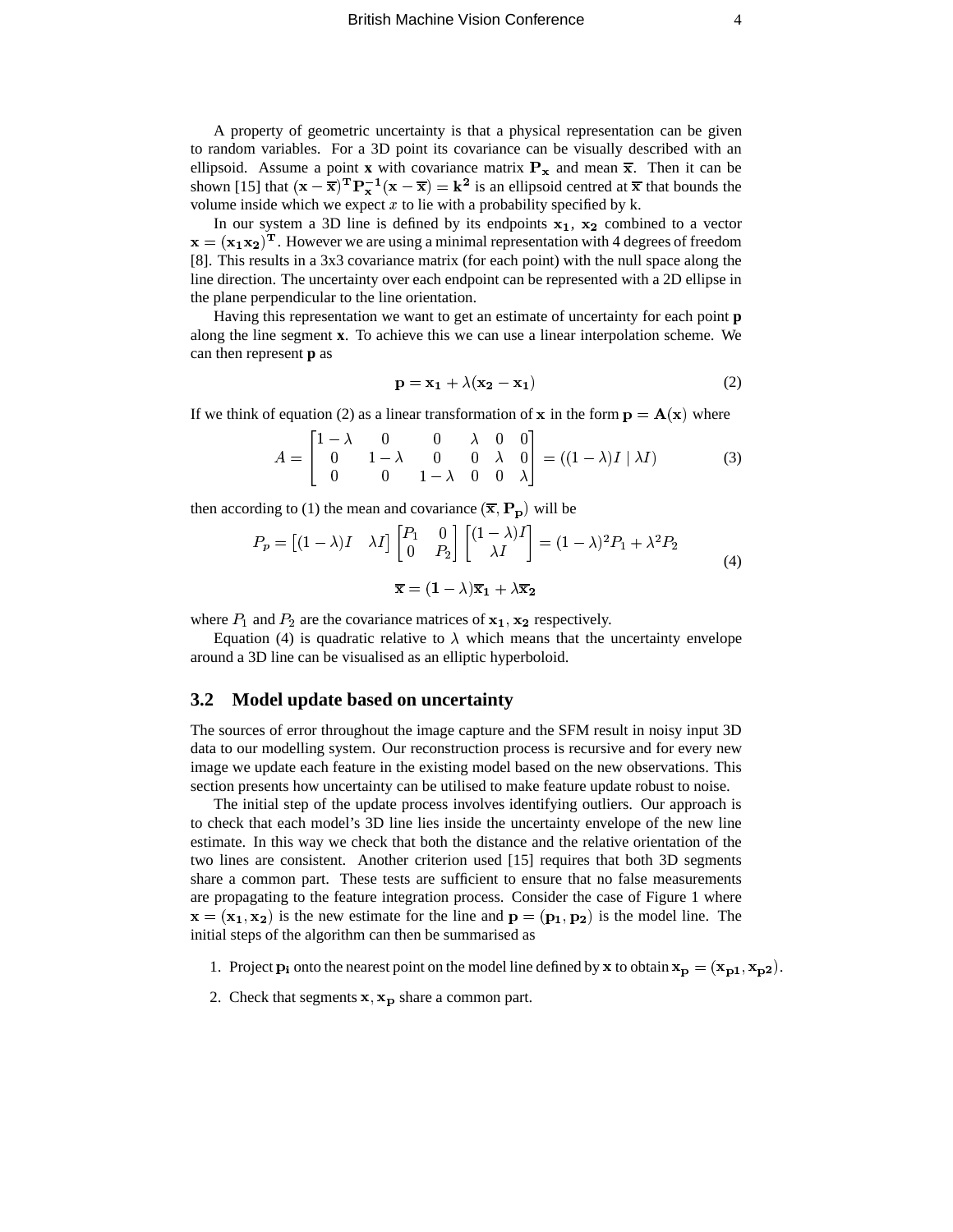

Figure 1: Feature update process. New line measurement  $x$  checked for consistency and combined with corresponding model line p

- 3. Compute the uncertainty ellipse for each  $x_{pi}$  using equation (4).
- 4. Test whether or not  $\mathbf{p_i}$  lies inside the ellipse of the corresponding  $\mathbf{x_{pi}}$  point. (**p**  $_{\rm pi}$  point. ( $_{\rm pi}$ Test whether or not  $\mathbf{p_i}$  lies inside the ellipse of the corresponding  $\mathbf{x_{pi}}$  point. (<br>lies on the same plane with the ellipse because  $\overline{p_i x_{pi}} \cdot \overline{x_1, x_2} = 0$ )

Each new consistent line measurement should subsequently be combined with any existing corresponding line estimate and integrated to the global 3D model. There are two requirements that this process should meet. First the covariance at the endpoints of the resulted line should be less than the covariance of the endpoints of the lines from which it has originated. Second the new line should not be smaller than either of the two integrated segments.

The approach used is based on the Kalman filter equations and is similar to [13] applied for merging parallel affine transformations under uncertainty. Considering again the phed for merging parameral internations in the internation. Considering again the case of Figure 1 assume that  $\text{I}$  is the result of merging  $\text{p}, \text{x}$ . Also assume that  $\text{P}_1, \text{P}_\text{p}$  and Case of Figure 1 assume that 1 is the result of merging **p**, **x**. Also assume that **1 1**, **1 p** and **P**<sub>**x**</sub> are their corresponding covariances and **I**, **p** and **x** their means. Then the Kalman gain  $\mathbf{F} \times \mathbf{x}$  are then corresponding covariances and  $\mathbf{F}$ ,  $\mathbf{p}$  and  $\mathbf{x}$  then means. Then will be  $\mathbf{K} = \mathbf{P}_{\mathbf{x}} * (\mathbf{P}_{\mathbf{x}} + \mathbf{P}_{\mathbf{p}})^{-1}$  and the covariance and mean of 1 are:

$$
\mathbf{P}_1 = \mathbf{P}_x - \mathbf{K} * \mathbf{P}_x
$$
  
\n
$$
\overline{I} = \overline{x} + \mathbf{K} * (\overline{p} - \overline{x})
$$
\n(5)

If **x,p** are Gaussian distributed with white noise then equation (5) is the maximum likelihood estimate with variance less than any other linear unbiased estimate [7]. The integration part of the feature update algorithm is

- 1. Identify the greatest segment that can be formed from  $x_i$ ,  $x_{pi}$ . ( $\mathbf{k} = (\mathbf{x_1}, \mathbf{x_{p2}})$ ).
- 2. Shift each of the two intermediate points  $(x_{p1}, x_2)$  along their corresponding line until they coincide with the endpoints of  $\mathbf{k}$  ( $\mathbf{p_1} \rightarrow \mathbf{p_{x1}}, \mathbf{x_2} \rightarrow \mathbf{x_{p2}}$ ).
- 3. Extrapolate the covariances for  $\mathbf{p}_{\mathbf{x1}}, \mathbf{x}_{\mathbf{p2}}$  using equ  $_{\rm p2}$  using equation (4).
- 4. Combine segments  $(\mathbf{p_{x1}}, \mathbf{p_2})$  and  $(\mathbf{x_1}, \mathbf{x_{p2}})$  using  $(x_1, x_{p2})$  using equation (5).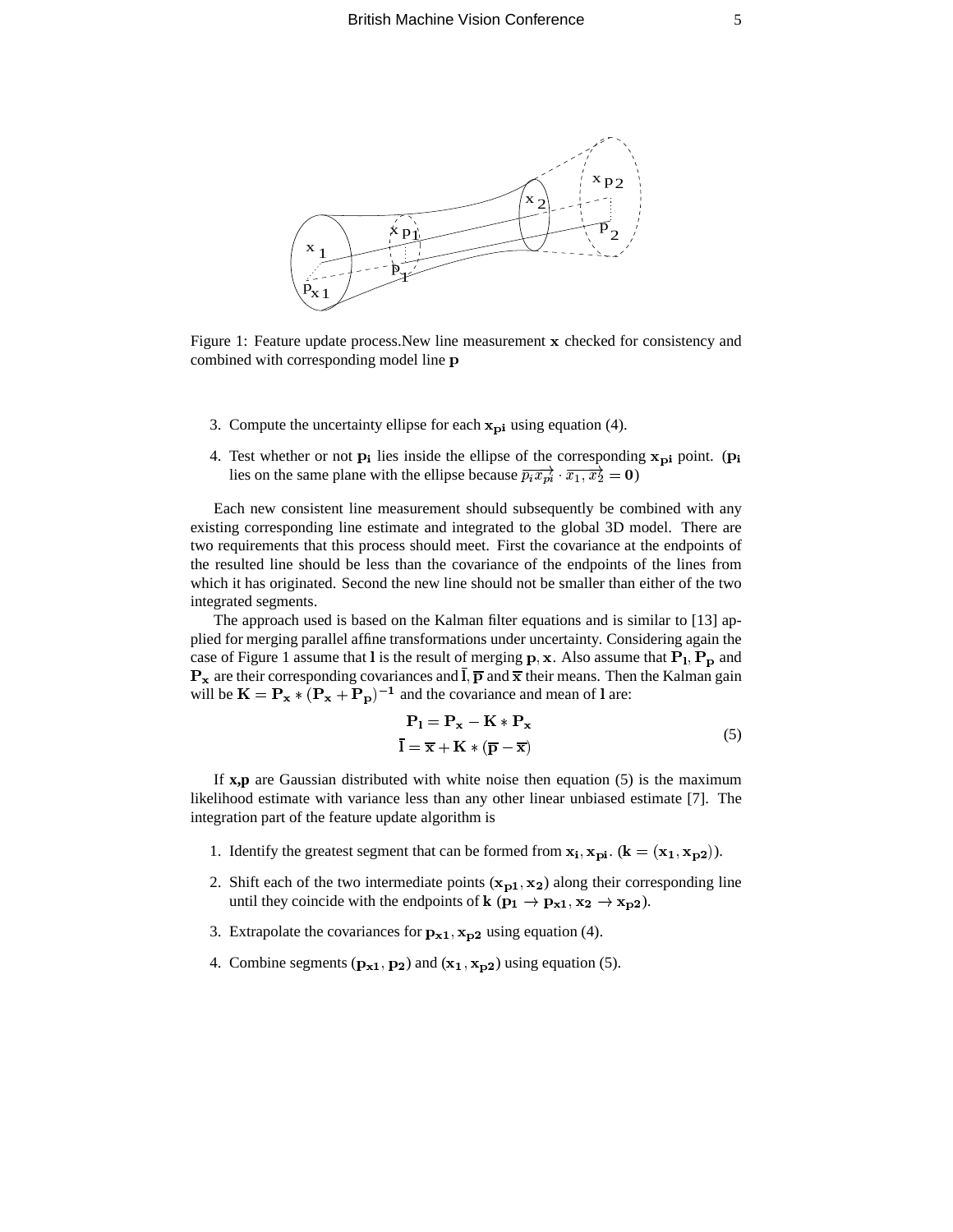### **3.3 Visibility test with uncertainty**

The visibility of features from our current camera position relative to the reconstructed model is a powerful tool for testing the consistency of our model. However, noise in the data can result in rejection of hypothesised triangles which actually correspond to real scene surfaces. This makes the original algorithm 'brittle' in the presence of noisy measurements. Thus visibility should be applied with caution and consideration to the uncertainty of both the model's triangles and features.

Our reconstruction scheme described in section (2.1) is based on the assumption that for each frame *i* the resultant model  $M_i$  is consistent. Each feature  $f_i$  in frame *i* defines a visibility constraint which should be tested against  $M_i$ . To account for the uncertainty in the measurement data we give a new definition for the visibility check that eliminates triangles which we are 'confident' that violate the test not due to noise.

**Definition 2 (Visibility constraint with uncertainty) :** The space between the camera position and the volumetric uncertainty envelope of the feature should not intersect with any of the model's triangles uncertainty volumes.

In this section we present the process of applying visibility for a 3D point against the reconstructed model. Visibility for lines is a direct extension for each of their two endpoints. The first step is to test for 2D overlaps between the feature and the model's triangles in the image plane. Any identified triangles should then be checked for visibility. Consider the case of Figure 2(a) where point  $p_i$  lies inside triangle  $t_i$  in the image plane while  $p$ ,  $t$  are their 3D estimates respectively. For the case of line visibility we perform the same 2D test for both of its endpoints and to each identified triangle we associate two entries which corresponds to either the intersection point of the 2D line with one of the triangle's edges or the line's endpoint which is bounded by the triangle.



Figure 2: One dimensional visibility test. (a)Model's triangles and features are tested for 2D overlap in the image plane. (b)Representation of 1D variance of  $\mathbf{p}, \mathbf{p}_t$  along the projection optical ray.

Implementation of the visibility checks according to Definition 2 involves intersections between higher order surfaces in 3D for which it is also very difficult to compute an explicit equation. Therefore, we approximate this test by reducing the search space to 1D by 'projecting' the uncertainty on the 3D line from the camera to the feature. Consider the 3D line **r** originating at the camera centre **c** and passing through  $\mathbf{p_i}$ . If we backproject **r** against the plane formed by the 3D triangle  $t$  we get point  $p_t$ . Collinear to this 3D line is also the 3D point **p** (Figure 2(b)). If  $\mathbf{p_v} = (\mathbf{p_{v1}}, \mathbf{p_{v2}})$  is the segment on **r** which depicts the variance of p along this line and respectively  $t_{v} = (t_{v1}, t_{v2})$  the segment for  $p_t$  then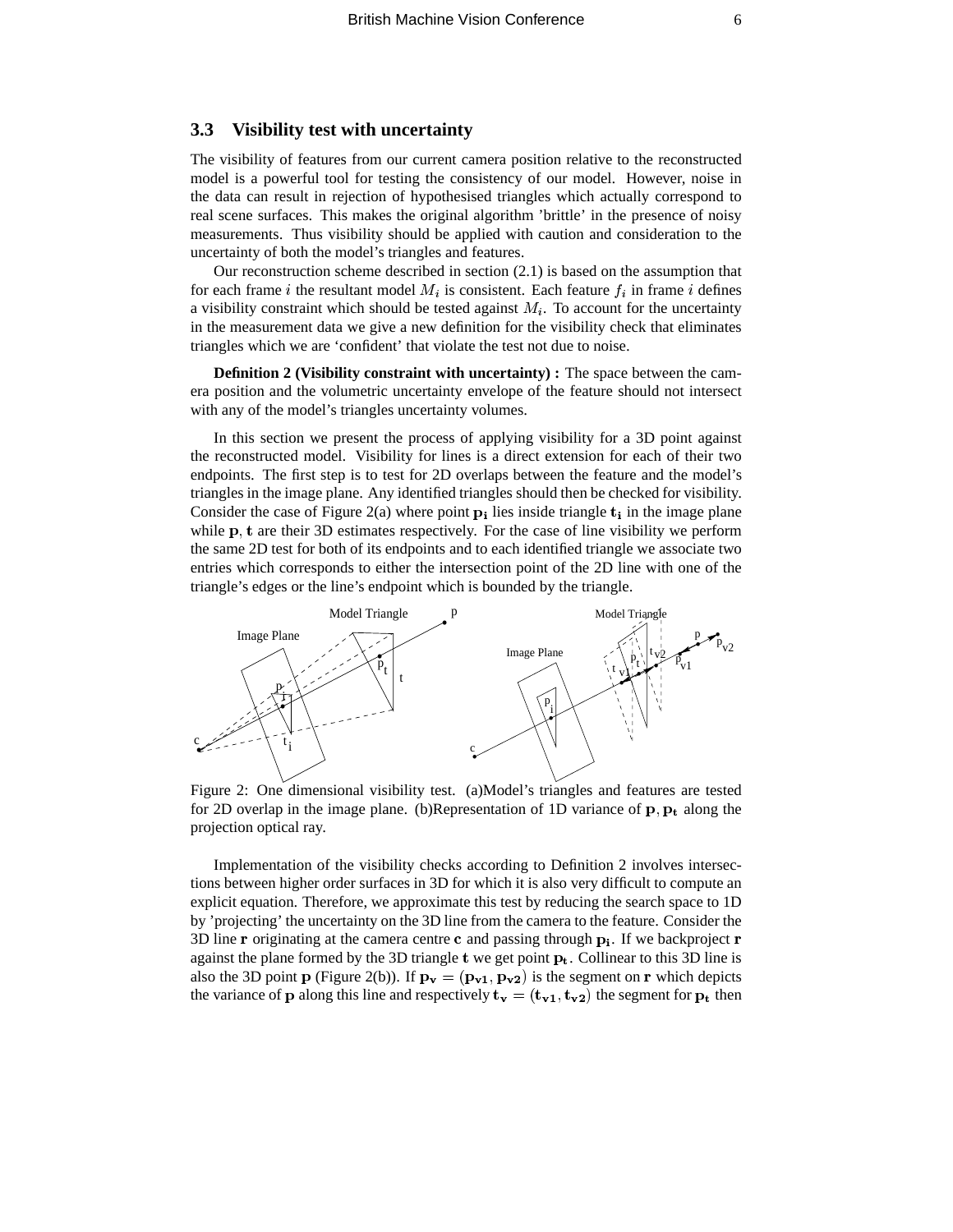**Definition 3 (One dimensional visibility test with uncertainty) :** The line segment between the camera position  $c$  and the furthest estimate for the position where the feature lies  $t_{v2}$  should not overlap with any segment projection of a model triangle's variance onto the optical ray line.

The problem thus reduces to the computation of the 1D variances for both  $p$  and  $p_t$ . However, while the distribution  $(\overline{p}, P_p)$  for p is known  $p_t$  can be any point inside triangle t. In the following section we describe a representation for triangle uncertainty and how to interpolate the distribution of any point inside it from the distributions of its vertices. A method for computing the mean and variance along a specific 1D (line) direction in space is subsequently presented.

#### **3.3.1 Triangle Uncertainty Representation**

A triangle can be fully described by its vertices. Using barycentric coordinates we can A triangle can be runy described by its vertices. Using barycentric coordinates we can<br>interpolate any point that lies inside the triangle. Assume triangle  $\mathbf{t} = (\mathbf{x_1}, \mathbf{x_2}, \mathbf{x_3})$  and a point  $p_t$  on the triangle. We can then express  $p_t$  in barycentric coordinates as

$$
\mathbf{p_t} = \mathbf{u}\mathbf{x_1} + \mathbf{v}\mathbf{x_2} + (1 - \mathbf{u} - \mathbf{v})\mathbf{x_3} \tag{6}
$$

where  $u, v \in [0, 1]$ . If we treat each of the triangle's vertices as 3D points with known mean and covariance then following the same reasoning we used in section (3.1) for lines we can express the mean and covariance  $(\overline{p}_t, P_{p_t})$  of every point on this triangle relative we can express the mean and covariance  $(\mathbf{p_t}, \mathbf{r_{p_t}})$  or ever<br>to the mean and covariances of its vertices  $(\overline{\mathbf{x_i}}, \mathbf{P_{x_i}})$  as:

$$
\overline{P}_t = u\overline{x}_1 + v\overline{x}_2 + (1 - u - v)\overline{x}_3
$$
  
\n
$$
P_{p_t} = u^2 P_{x_1} + v^2 P_{x_2} + (1 - u - v)^2 P_{x_3}
$$
\n(7)

#### **3.3.2 From 3D to 1D distribution in space**

This section addresses the problem of computing the mean and variance of a point along a 3D line direction if its 3D distribution is known. We consider the example of Figure <sup>L</sup> (2(b)) and focus on computing the segment  $\mathbf{p}_v = (\mathbf{p}_{v1}, \mathbf{p}_{v2})$  which indicates with some specified confidence how point  $p$  can move along the ray  $r$ . In reality the 3D point  $p$  does not lie exactly on the examined 3D ray **r** because it is our estimate of the the true position in the scene. Instead we have an ellipsoid which indicates where the actual point lies in 3D space with some probability. Consider this ellipsoid as a cloud of possible positions for the scene feature and project each of these point onto  ${\bf r}$ . Every point  ${\bf m}$  on the line can be expressed as  $m = c + \lambda v$  where v is the unit vector along r.

We can estimate the segment  $\mathbf{p}_v$  by examination of the distribution of  $\lambda$  for the set of we can estimate the segment  $\mathbf{p}_v$  by examination of the distribution of  $\lambda$  is<br>projected points. It can be shown that for each point x projected,  $\lambda$  will be

$$
\lambda = \frac{\mathbf{v} \cdot (\mathbf{c} - \mathbf{x})}{\|\mathbf{v}\|^2}
$$
 (8)

If we consider equation (8) as a linear transformation of  $\bf{x}$  to  $\lambda$  then based on equation (1) the mean  $\lambda$  and the covariance  $\mathbf{P}_{\lambda}$  of  $\lambda$  will be

$$
\overline{\lambda} = \frac{\mathbf{v} \cdot \mathbf{c} - \mathbf{v} \cdot \overline{\mathbf{x}}}{\|\mathbf{v}\|^2}
$$
\n
$$
\mathbf{P}_{\lambda} = (-\mathbf{v}/\|\mathbf{v}\|^2)^{\mathrm{T}} \mathbf{P}_{\mathbf{x}}(-\mathbf{v}/\|\mathbf{v}\|^2)
$$
\n(9)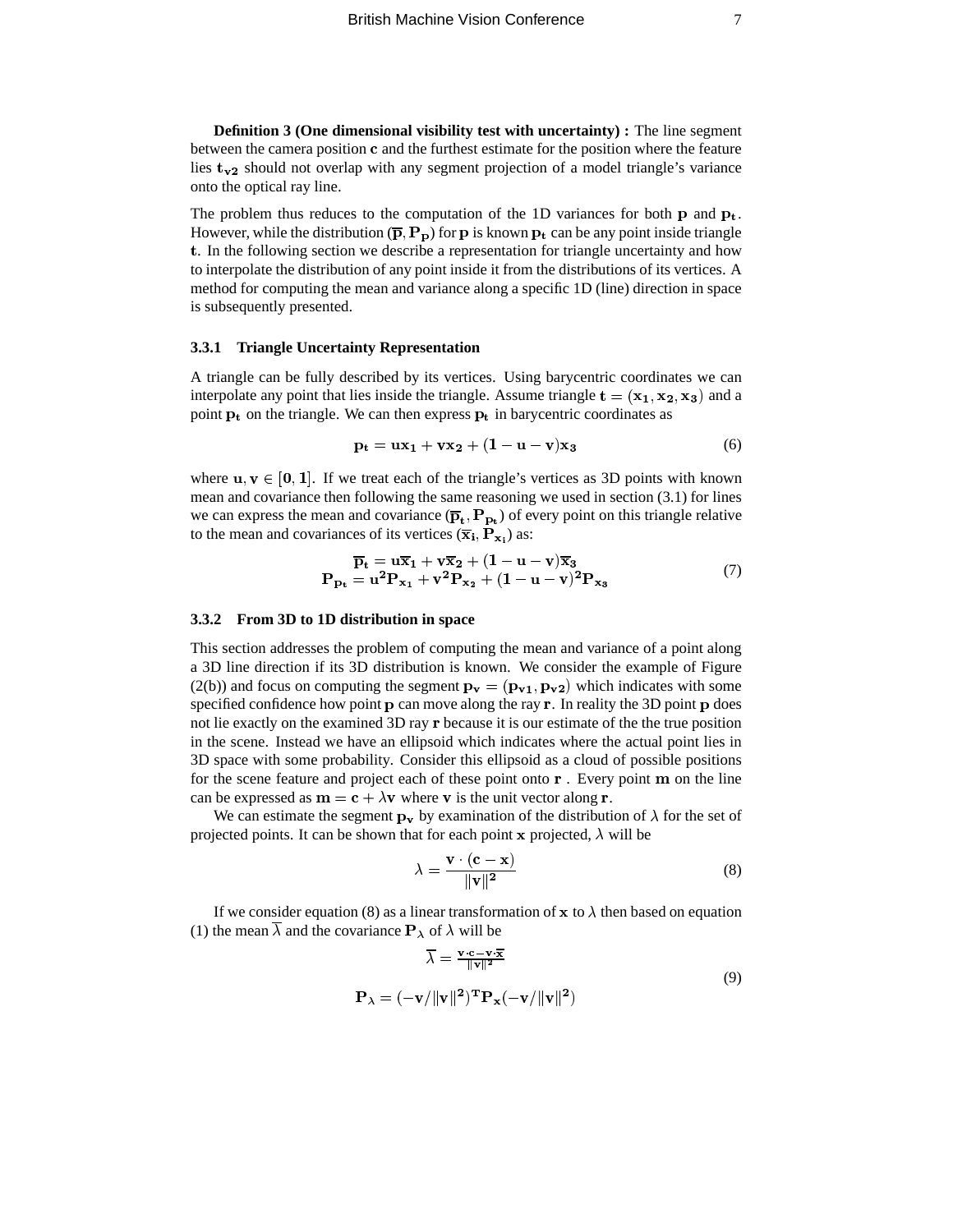where  $\bar{x} = p$  the mean of distribution of points in the ellipsoid and  $P_x = P_p$  the covariance. Using equation (9) we consider the point  $\mathbf{m} = \mathbf{c} + \lambda \mathbf{v}$  as the mean point of the segment  $\mathbf{p}_v$  and  $\mathbf{p}_{v1}, \mathbf{p}_{v2}$  are defined left and right of m in distance  $\mathbf{P}_{\lambda}$ .

For the 3D point  $\mathbf{p_t}$  on the triangle we use equation (6) to compute the values of  $u, v$ . Its 3D distribution can then be computed using equation (7). Using the same reasoning <sup>L</sup> with **p** we compute the 1D variation segment  $\mathbf{t}_{\mathbf{v}} = (\mathbf{t}_{\mathbf{v_1}}, \mathbf{t}_{\mathbf{v_2}})$  along the optical ray.

Having computing both  $\mathbf{p}_v$ ,  $\mathbf{t}_v$  we then apply visibility according to definition 3.

### **4 Results**

This section presents results of applying the recursive reconstruction algorithm to sparse 3D structure from both real and synthetic image sequences. The sequences are from simple 3D scenes which contain multiple objects such that the entire scene is not visible from a single viewpoint.

Results for a synthetic image sequence of 25 images are shown in Figure 3. The sequence is of two cubes, one in front of the other and three perpendicular planes behind. In the initial frame the smaller cube is completely occluded but as the camera moves from left to right becomes visible. Our reconstructed model (Figure 3(b)) approximates the real scene surfaces closely. However, several peaks are formed from the triangular sets that correspond to most of the real planes.

Our probabilistic integration weights each estimate according to its uncertainty so that the influence of a single measurement does not significantly affect the model. Figure 3(c) presents the model reconstructed with the proposed update process. To measure the improvement over the reconstruction we fitted a plane to each set of points that belong to the same plane in the real scene and compute the mean and the variance of distances. A comparison of the plane measurements for the new scheme over the equal weight update one is presented in Figure (5a).

Results for a real-image sequence of 10 frames are shown in Figure 4. The scene is of the corner of a room with several occluding objects. The reconstructed models (Figures  $4(b)$ ,  $4(c)$ ) clearly approximate the real scene. Figure (5b) again illustrates the mean and variance of distance of points from their corresponding planes. Although there is an improvement in reconstruction of most planes further evaluation of the possible sources of errors should be made for real scenes.

### **5 Conclusions**

This paper presents a geometric statistical framework for using uncertainty in a 3D indoor environment reconstruction system. In particular we described the formulation for propagating uncertainty through our recursive algorithm for scene reconstruction from sparse data. Results from both real and synthetic sequences demonstrated the importance of explicit uncertainty consideration. The use of uncertainty enables: a)incremental update of the model based on the statistical distribution of features and b)the robust visibility constraint tests to eliminate inconsistent triangles. Further work is required to fully evaluate the reconstruction accuracy and robustness in the presence of measurement uncertainty and feature mismatches in real environment sequences.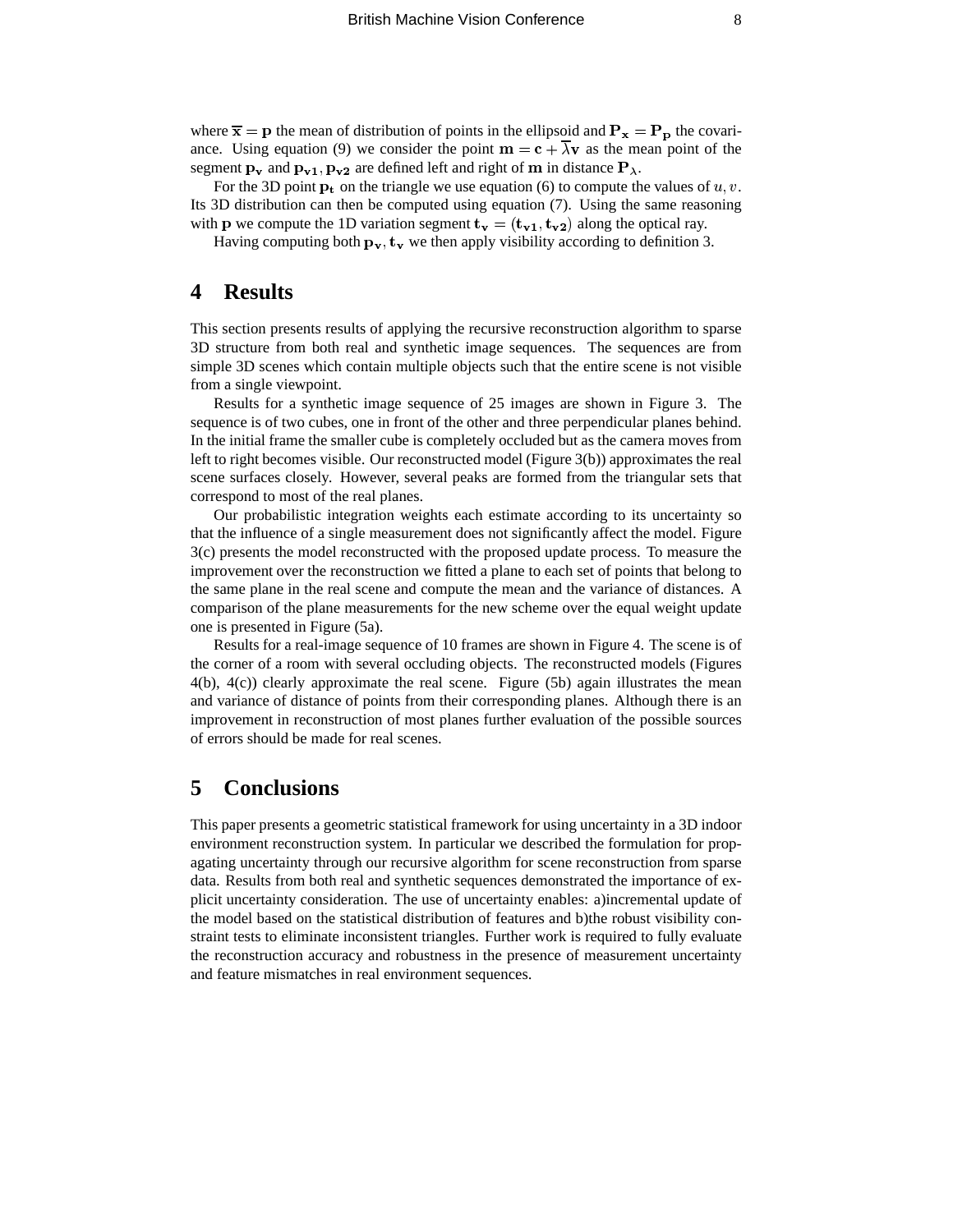

Figure 3: (a)[Top] Synthetic box sequence. (b)[Bottom-Left] Reconstructed model using equal weighs in feature update. (c)[Bottom-right] Model using the statistical weights update.





Figure 4: (a)[Top] Real sequence from a room corner. (b)[Bottom-Left] Textured reconstructed model. (c)[Bottom-right] Wireframe superimposed on the model.